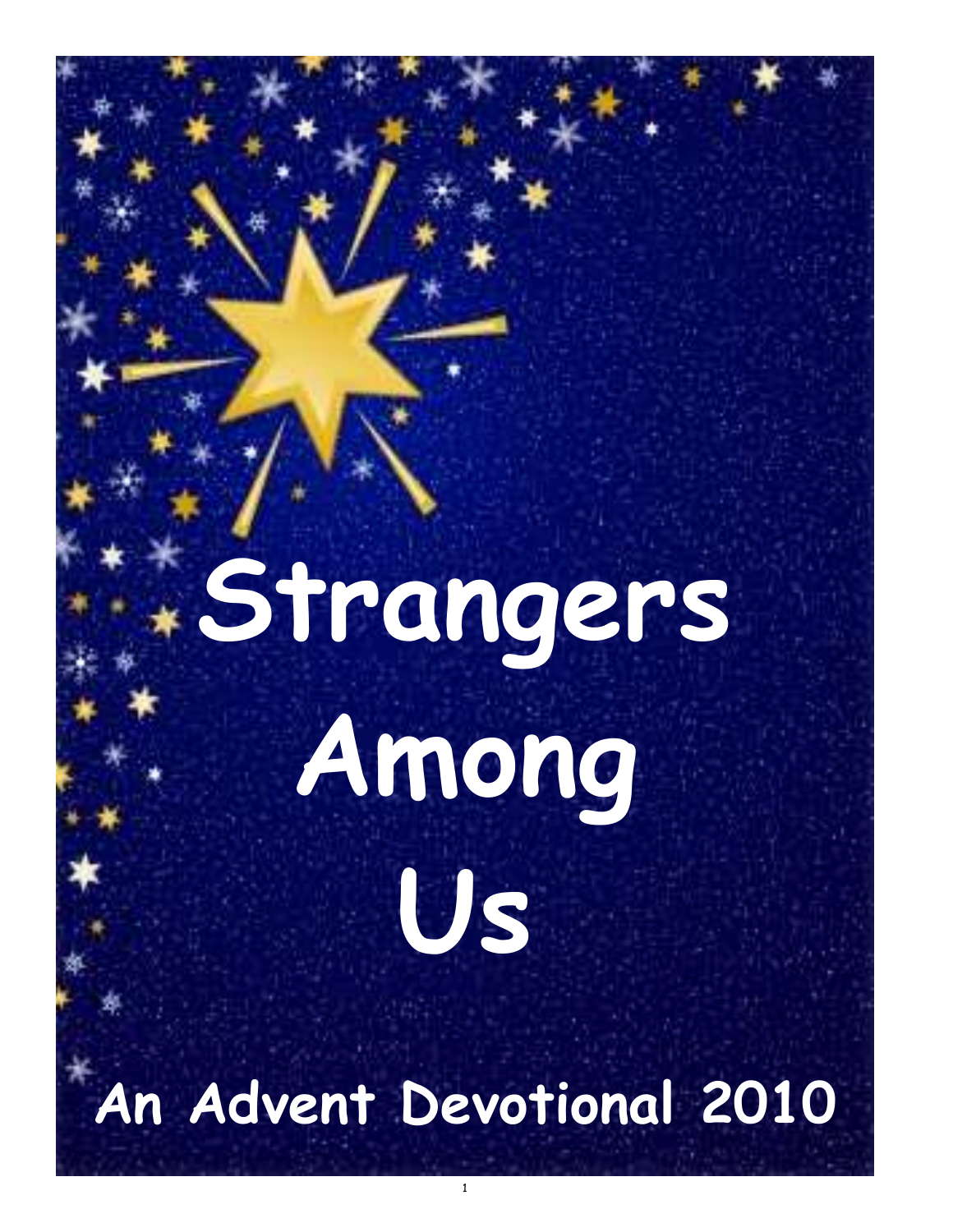

These Reflections were written by The Reverend Larry Jent, Elder and pastor in The United Methodist Church, and Co-Chair of the Virginia United Methodist Conference Commission on Ethnic Minority Concerns and Advocacy. Larry is a person of Cherokee and Sac & Fox heritage.

The devotional is recommended by the Virginia Conference Immigration Work Group as a means of reflection during a Christian season where our focus is on the greatest gift ever received—God's son, Jesus. It calls us to remember the birth of the Christ Child while calling to mind the similar situations of so many wandering without a "home" and seeking a place of acceptance and safety in our country today.

© Copyright by Larry Jent (2010)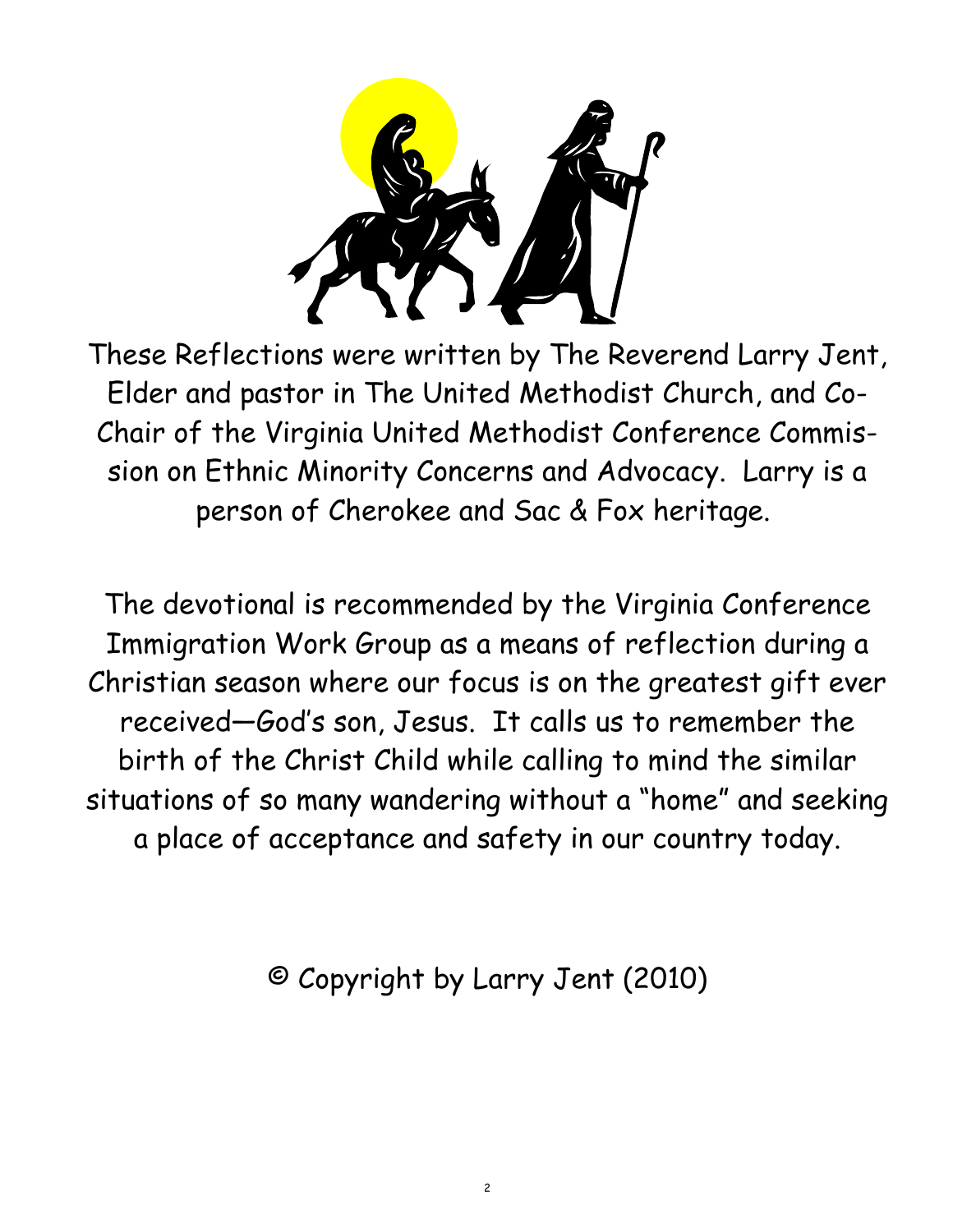# **Strangers Among Us: An Advent Devotional Introduction**

In this season of Advent, we remember how the Holy Family walked this earth as refugees. As they followed the Roman decree -- as they fled across the border to escape Herod's law of the land--even up to the day he testified to Pilate, "My Kingdom is not of this world," they walked as strangers among us. This is the scandal of Bethlehem: If God invaded our world once unawares, God could do it again. Today. Anywhere. Among any people. Anytime.

Yes -- of course -- we have this all figured out. We have scholars who tell us when and where and how the next coming will occur. But what if they are as wrong today as the scholars were in Jerusalem 2010 years ago?

What if Christ is among us as a stranger today? Would he still be in the most unlikely place? With the most unlikely parents? At the most inconvenient time? Could that time be this Advent?

If so -- how would God want us to treat the least of these strangers among us? In our nation of immigrants, the issue of immigration has become a hot topic. Now, as perhaps never before, we feel a need to maintain our own safety. Enforce the laws! Reinforce the borders! Watch out -- there are strangers among us!

This study is an invitation to ask how God would view our concerns. We may even hear the voice of angels unawares as we listen to our proudest Americans -- those who most recently earned the right to call themselves citizens. These proud Americans do not want to abolish the borders or repeal the laws. They only want an immigration policy that works as advertised, with justice and liberty for all.

Surely, those who love the land of the free and the home of the brave want nothing less. Surely, God Almighty wants the same. As we read the word together in this holy season, let us ask: What would God do with the strangers among us? What would God do with strangers and sojourners -- like us?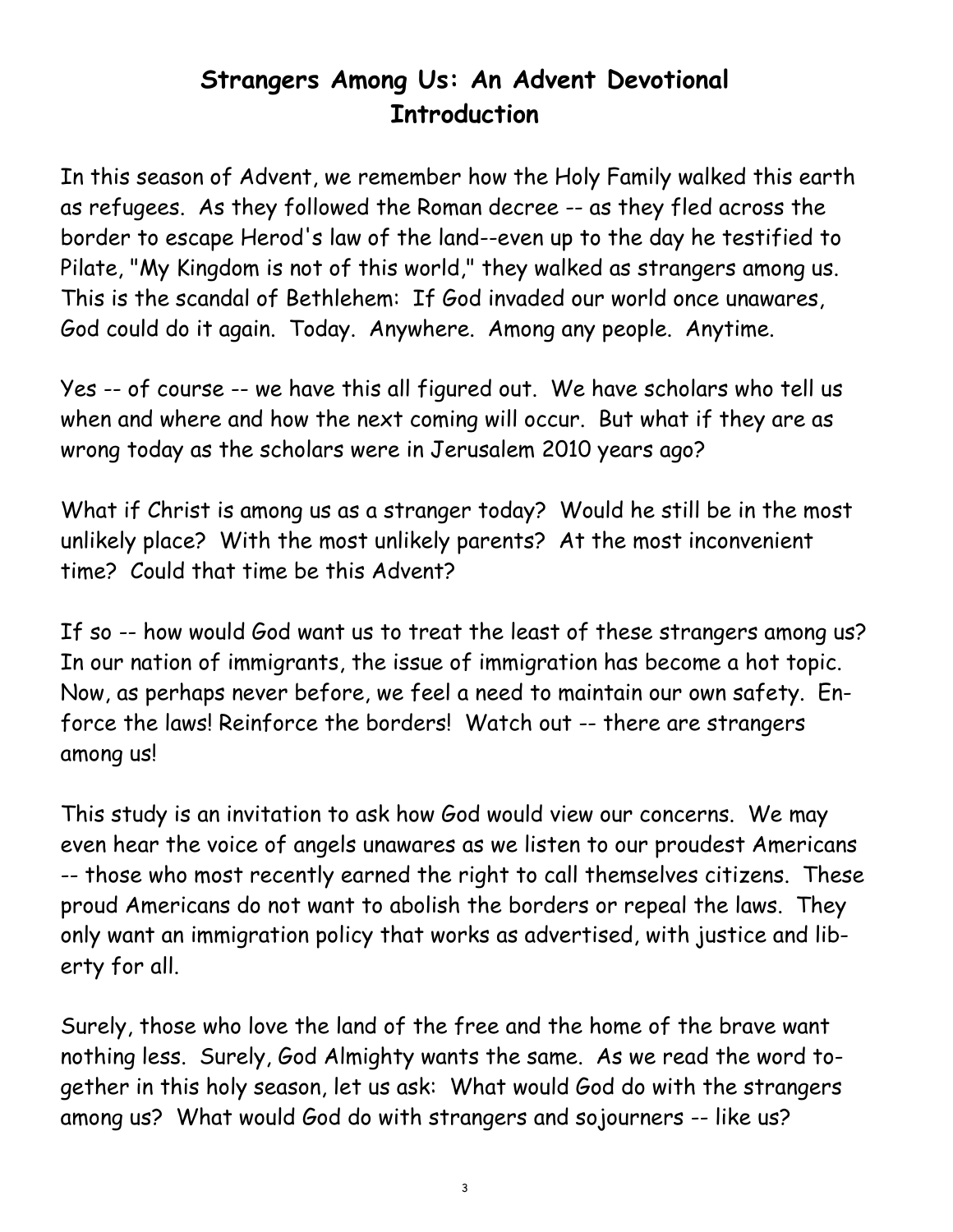# **Advent Week One First Reading**

#### **Isaiah 2:1-5**

The word that Isaiah son of Amoz saw concerning Judah and Jerusalem. In days to come the mountain of the Lord's house shall be established as the highest of the mountains, and shall be raised above the hills; all the nations shall stream to it. Many peoples shall come and say, "Come, let us go up to the mountain of the LORD, to the house of the God of Jacob; that he may teach us his ways and that we may walk in his paths." For out of Zion shall go forth instruction, and the word of the LORD from Jerusalem. He shall judge between the nations, and shall arbitrate for many peoples; they shall beat their swords into plowshares, and their spears into pruning hooks; nation shall not lift up sword against nation, neither shall they learn war any more. O house of Jacob, come, let us walk in the light of the LORD!

#### **Reflection**

So begins the lectionary for this Advent season. If we had chosen a scripture for this study, we could hardly have done better. Indeed, the words of Isaiah 2:4 are inscribed upon the wall of the United Nations building. In that building -- where shoes have hammered the podium -- where pistols have been waved -- where cheers and jeers have gone on and on and on ... the stones bear witness to the prophet's immortal words. "They shall beat their swords into plowshares!" But when, O Lord? How long must we reassure our mothers that their sons have died for a noble cause? How long must we take up arms against those who would storm the walls and destroy us all? Isaiah lived in a time of

high stakes international intrigue. Israel was a small nation in a time of super powers. Her borders were weak. Her citizens were divided. And she was perched atop the crossroads of the world. The clock was ticking, and time was running out. But Isaiah saw another reality. There was no way the army of Israel was going to defeat the barbarians at the gate. BUT -- there was another power at work. The day would come when people from all over the world would come to God's holy hill. This was beyond radical! No one had ever suggested that foreigners should come

#### **Prayer —**

 **Holy God, show me the walls and borders of my heart and life. Tear them down that I would more easily welcome your Spirit and welcome others. Teach me how to welcome even my enemies to your holy hill so that, together as friends, we become your chosen people. Amen.** 

streaming in among God's chosen people! They were still trying to find a way to defend their borders--but Isaiah saw God tearing down all borders. "Do you know when we'll REALLY be strong?" he asked. "When we show ALL people why they should want to come HERE -- and kneel before the Almighty God." Israel was praying that God would destroy her enemies. Isaiah knew you can only truly destroy your enemies by turning them into brothers and sisters. How is God calling you to turn enemies into friends today? How will we call them to this holy hill?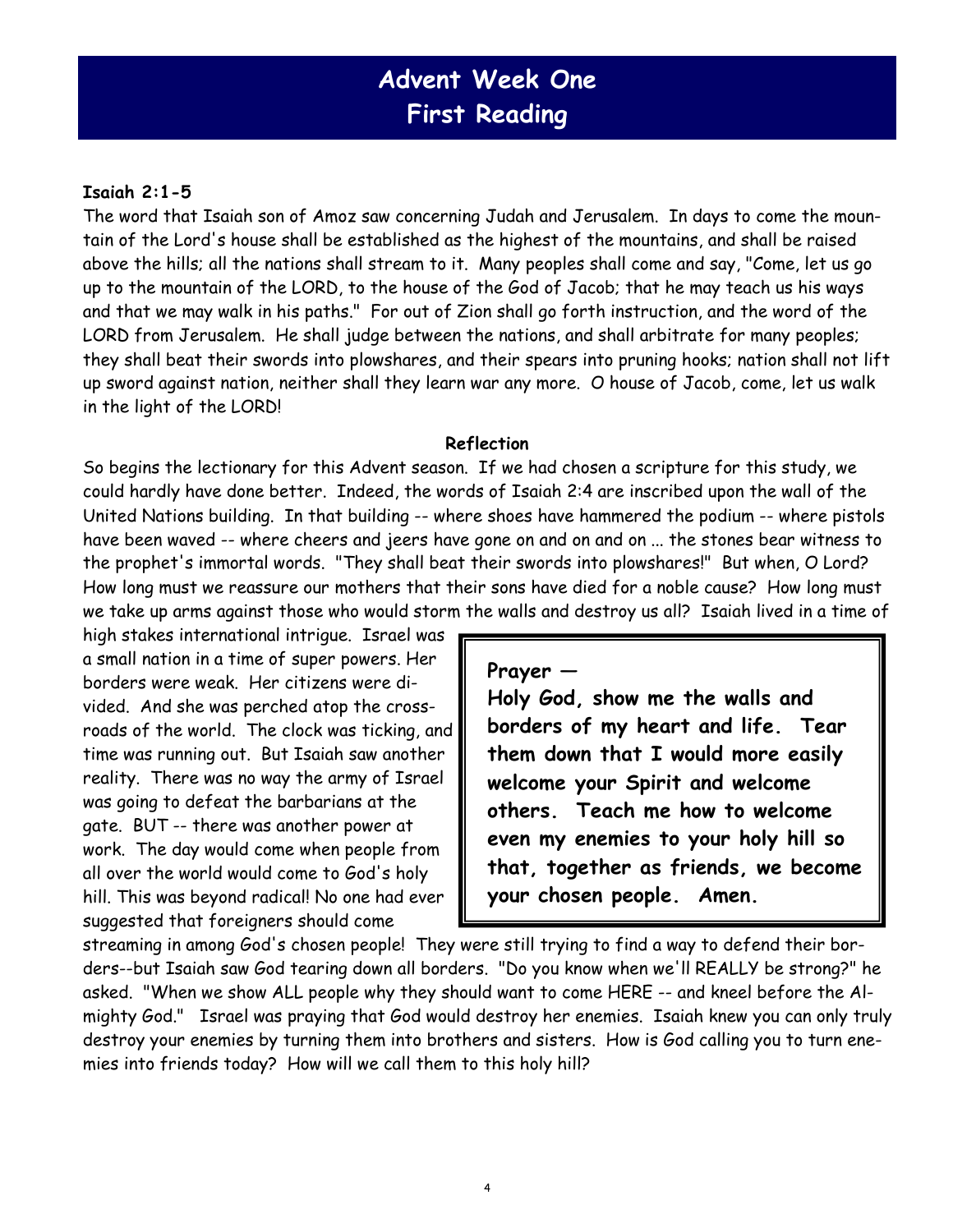# **Advent Week One Second Reading**

## **Psalm 122**

I was glad when they said to me, "Let us go to the house of the LORD!" Our feet are standing within your gates, O Jerusalem. Jerusalem built as a city that is bound firmly together. To it the tribes go up, the tribes of the LORD, as was decreed for Israel, to give thanks to the name of the LORD. For there the thrones for judgment were set up, the thrones of the house of David. Pray for the peace of Jerusalem: "May they prosper who love you. Peace be within your walls, and security within your towers." For the sake of my relatives and friends I will say, "Peace be within you." For the sake of the house of the LORD our God, I will seek your good.

#### **Reflection**

Pray for the peace of Jerusalem! It seems strange that we should still be praying for the peace of Jerusalem after 4000 years. The very name means, "City of Peace." For Chris-

tians, Zion stands as a physical reminder of that heavenly city to which we are bound. Yet those who love this city the most seem determined to fracture her most deeply. A wall encircles Jerusalem today, separating old from new. A wall runs through the city, separating gentiles from Jews. A wailing wall stands at the temple mount, symbolizing ultimate destruction and hope. The very nation of Israel now pins her dreams of peace to a

 **Prayer —** 

 **God of Peace, may I find sanctuary in you, so that I do not need to place walls between me and others. Show me a new vision of your heavenly City of Peace where there are no walls to separate us. Amen.** 

wall. How is it that mortals are so quick to trust in walls? There is a wall in China, meant to keep the Mongols out. It is so grand that is the only human-made artifact visible from outer space. Today, the Mongols are in China. The wall runs through the middle of the county. There was a wall in Germany, separating East from West. It ran through the middle of the country. Today it is rubble, and pieces of that mighty wall are residing in pawn shops. There was a wall between England and Scotland. It once separated Rome's known world from the untamed Celts. Today, that wall runs through the heart of Great Britain. Walls have never kept people apart. Peace only comes when God pulls down the walls. Today, many in our land are devoted to building stronger, longer walls. Do we really believe that the path to peace runs along a fence? What if God is trying to pull down our fences? Or worse yet -- what if we suffer the fate of Jerusalem? If we build stronger fences long enough -- will our children still be praying for peace 4000 years from now?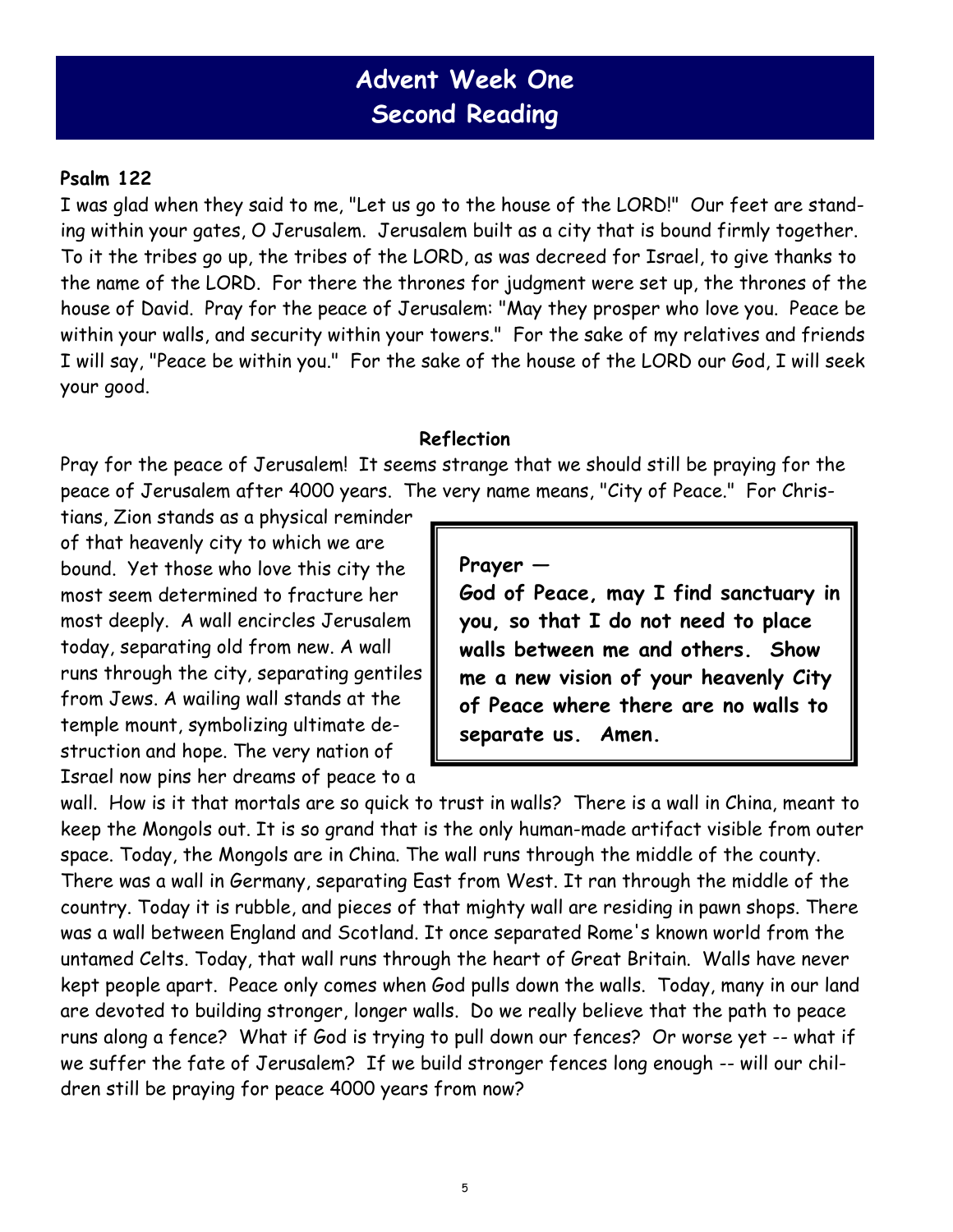# **Advent Week One Third Reading**

#### **Romans 13:11-14**

Besides this, you know what time it is, how it is now the moment for you to wake from sleep. For salvation is nearer to us now than when we became believers; the night is far gone, the day is near. Let us then lay aside the works of darkness and put on the armor of light; let us live honorably as in the day, not in reveling and drunkenness, not in debauchery and licentiousness, not in quarreling and jealousy. Instead, put on the Lord Jesus Christ, and make no provision for the flesh, to gratify its desires.

## **Reflection**

Watch! Post the quard! You know it's getting late! Pay attention! Get ready! Paul calls us to wake and watch -- not because danger is close, but because salvation is at hand. What would you do if your neighbor's house was on fire? Would you watch to make sure no smoke blew your direction, or bang on the door to get everyone out alive? What if you knew the whole neighborhood would soon be in flames? Would you head for the highways before any-

one else, or call everyone to find safety? For the early church, there was a tremendous urgency to the gospel. Time was ticking away -- no time to waste! Christians had to reach as many friends and neighbors as possible -- as quickly as possible. The ultimate question was this: If the judgment came tomorrow, who would you be willing to leave behind? In our world today, the same question applies. Yet we do not feel that sense of urgency.

## **Prayer —**

 **Lord, forgive me for becoming so comfortable here. Forgive me for assuming I have more time to tell others about you. Wake me up! Fill me with a new urgency that you are coming to take us home. Amen.** 

We suffer from the illusion that we have plenty of time. The Lord's coming will not be today or tomorrow. Plenty of time. And since we are here for the long haul, we need to safeguard our investments. Maximize our returns. Guard our property values. Keep out the intruders. As Christians, we are not called to hope in this world. We are in the business of offering hope to the world. When strangers among us come seeking hope--how shall we respond? Are you in the business of offering hope?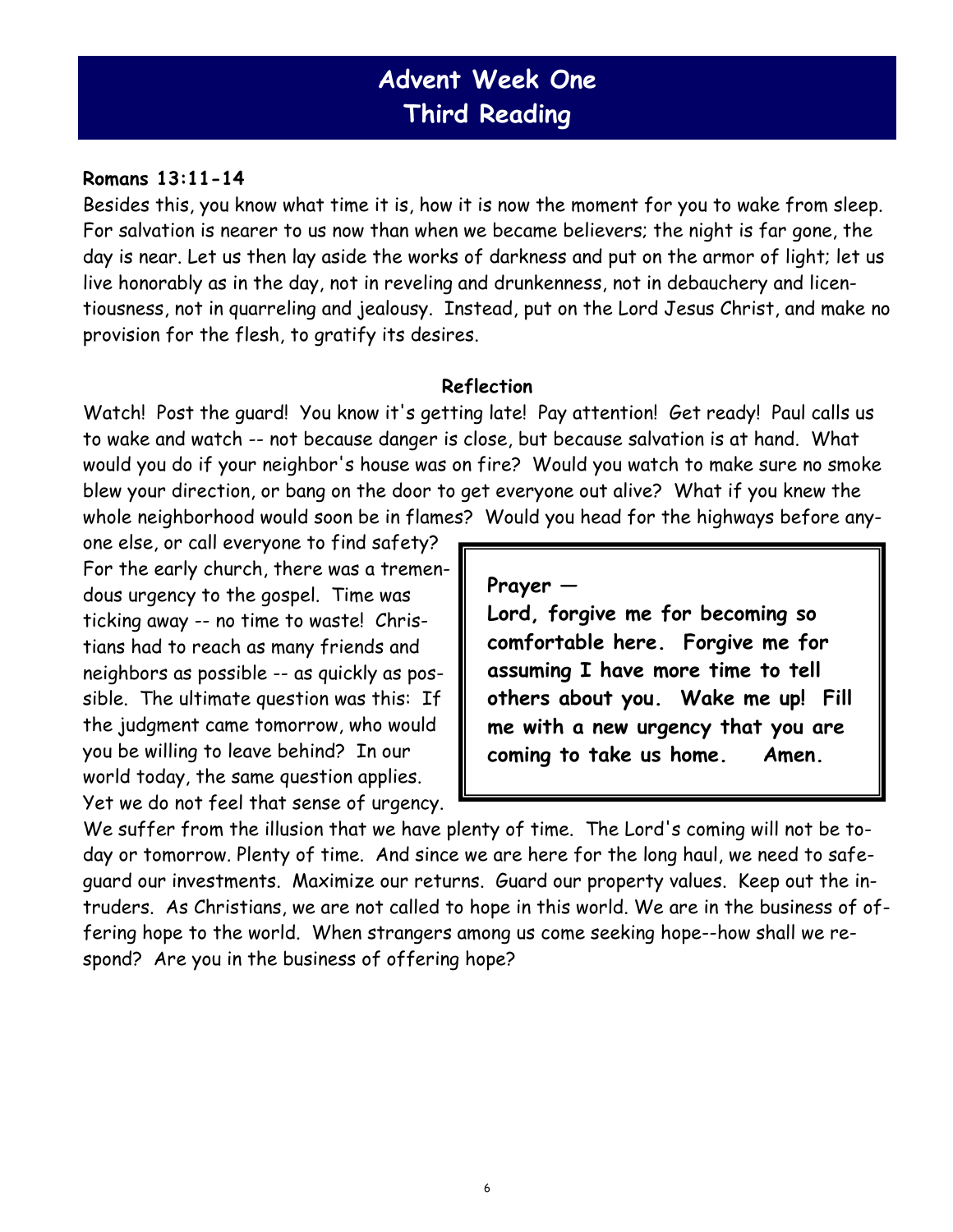# **Advent Week One Fourth Reading**

#### **Matthew 24:36-44**

"But about that day and hour no one knows, neither the angels of heaven, nor the Son, but only the Father. For as the days of Noah were, so will be the coming of the Son of Man. For as in those days before the flood they were eating and drinking, marrying and giving in marriage, until the day Noah entered the ark, and they knew nothing until the flood came and swept them all away, so too will be the coming of the Son of Man. Then two will be in the field; one will be taken and one will be left. Two women will be grinding meal together; one will be taken and one will be left. Keep awake therefore, for you do not know on what day your Lord is coming. But understand this: if the owner of the house had known in what part of the night the thief was coming, he would have stayed awake and would not have let his house be broken into. Therefore you also must be ready, for the Son of Man is coming at an unexpected hour.

## **Reflection**

Once again, the scriptures call us to watch. This time we are not called to watch for a flood ... nor a chance to eat and drink ... nor an opportunity to be about the business of daily living. No, we are called to watch for Jesus. Jesus is a slippery character. He shows up in

the arms of an unwed mother. He shows up among a family of political refugees. He shows up on the run in Egypt. He shows up among sinners and tax collectors. He shows up at Pharisee's homes. He shows up on the fishing docks. He shows up all over the place -- but never at the time and place you might expect. This is the dangerous thing about Jesus. He might be at the homeless shelter tonight.

#### **Prayer —**

 **Jesus, where are you? Will I find you, today, near me? Will I notice if you are next to me? Lord, please help me find you. Please help me recognize you. Amen.** 

He might be out drinking with rowdy friends. He might be in the arms of an unwed mother - - again. He might be an illegal alien on the run from a modern day Herod. He might even be at the immigration office tonight. You never can tell about Jesus. Of one thing you can be certain: There is no need to sit still and wait for him to show up. If you want to find Jesus, you have to go out looking for him. Oh, but this one thing is certain: The more often you LOOK for Jesus, the more often you will find him. So LOOK! He's coming sooner than you think!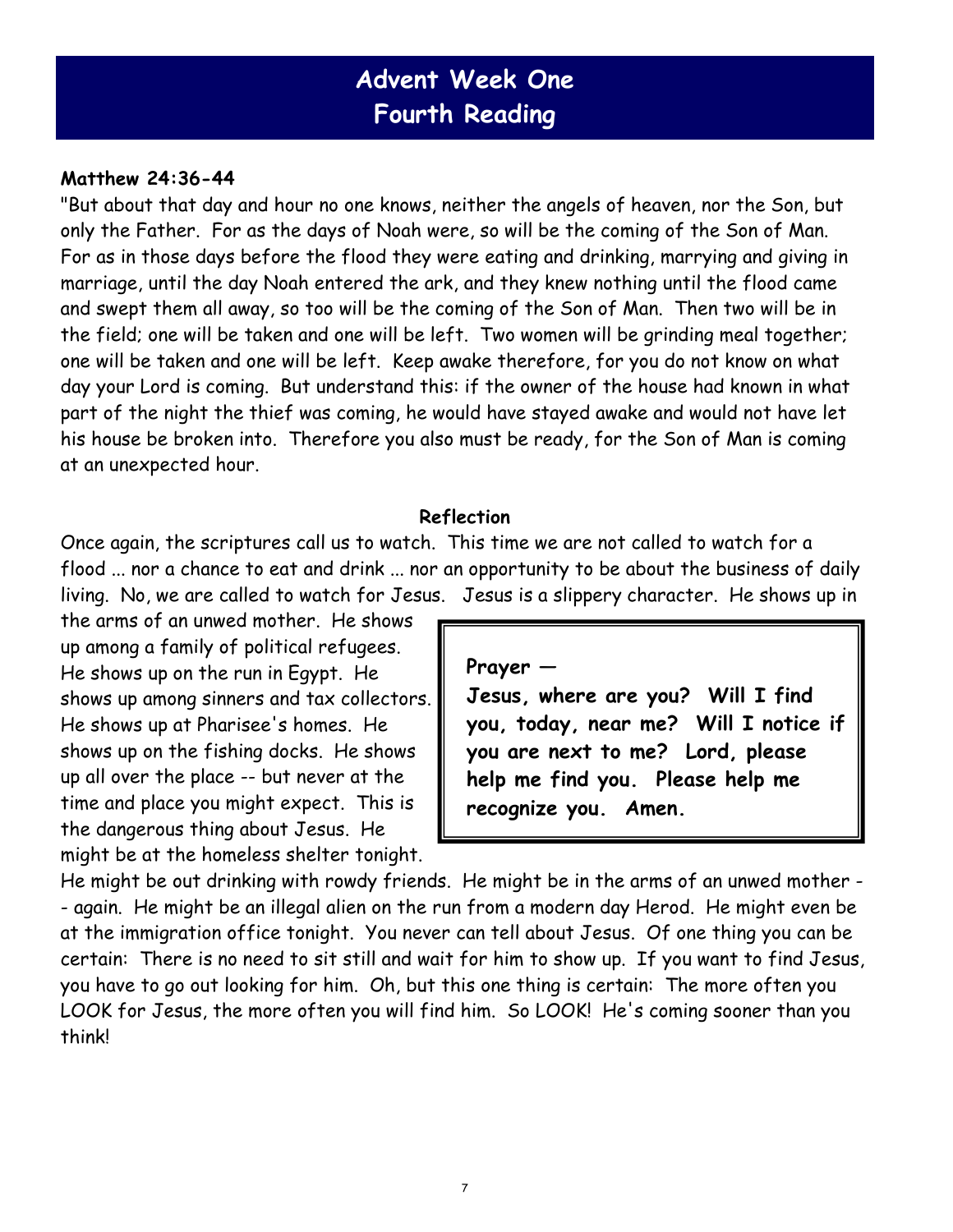# **Advent Week Two First Reading**

## **Isaiah 11:1-10**

A shoot shall come out from the stump of Jesse, and a branch shall grow out of his roots. The spirit of the LORD shall rest on him, the spirit of wisdom and understanding, the spirit of counsel and might, the spirit of knowledge and the fear of the LORD. His delight shall be in the fear of the LORD. He shall not judge by what his eyes see, or decide by what his ears hear; but with righteousness he shall judge the poor, and decide with equity for the meek of the earth; he shall strike the earth with the rod of his mouth, and with the breath of his lips he shall kill the wicked. Righteousness shall be the belt around his waist, and faithfulness the belt around his loins. The wolf shall live with the lamb, the leopard shall lie down with the kid, the calf and the lion and the fatling together, and a little child shall lead them. The cow and the bear shall graze, their young shall lie down together; and the lion shall eat straw like the ox. The nursing child shall play over the hole of the asp, and the weaned child shall put its hand on the adder's den. They will not hurt or destroy on all my holy mountain; for the earth will be full of the knowledge of the LORD as the waters cover the sea. On that day the root of Jesse shall stand as a signal to the peoples; the nations shall inquire of him, and his dwelling shall be glorious.

## **Reflection**

In a world gone mad, Isaiah dreamed of crazy peace. Dangerous peace. Unreasonable peace. And when will this happen? When the earth is full of the Lord's knowledge. That's a tricky word -- knowledge. In our Western world, we view knowledge as facts and figures -- things

we can measure and touch and taste and see. But not all knowledge fits between your ears. When we were dating, I knew a lot of facts about my wife. Long before we were wed, I knew her height, weight, age, and size. But as we have lived and loved, I have come to KNOW her -- like no one else on earth can possibly know her. Our relationship shows me more about her than any facts could ever

#### **Prayer —**

 **Lord, I want to know you, with more than information about You. Reveal Yourself to me so I can experience the crazy peace of Your Kingdom. Amen.** 

convey. When you come to know God, it has less to do with theology than relationship. You cannot prove the truth about God -- and you do not have to do so. All you need to do is get to know God. The same is true for people. You cannot know the truth about people by collecting data. You have to get to know them. When we take time to get to know one another as PEOPLE -- we are not far from the Kingdom of God. Isaiah tried to tell us this. If we are ever going to know peace in this world, it will be through relationships: one soul at a time. Dangerous times call for dangerous measures: get to know a stranger in your midst. It just might be the way God brings in unreasonable peace.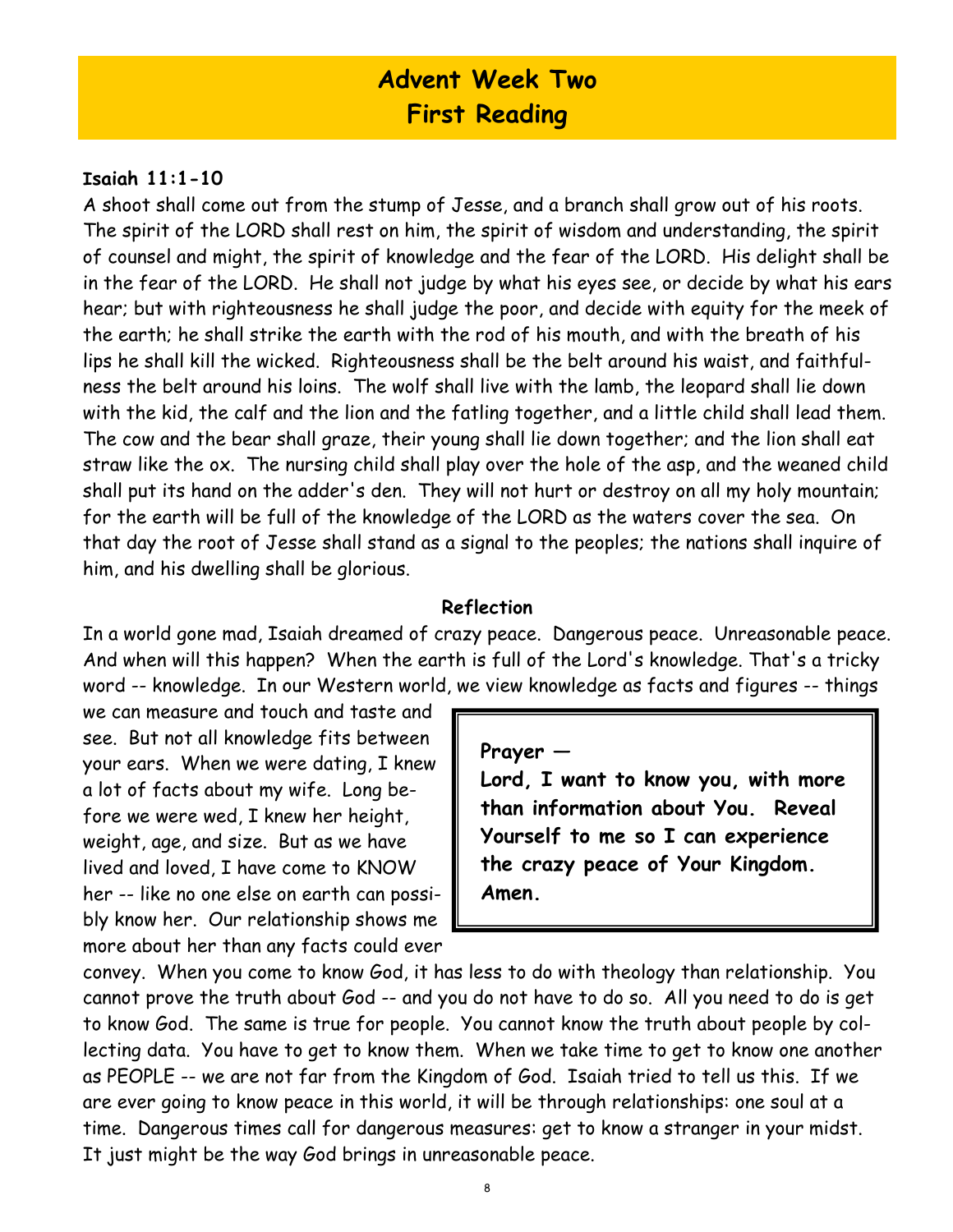# **Advent Week Two Second Reading**

## **Psalm 72:1-7, 18-19**

Give the king your justice, O God, and your righteousness to a king's son. May he judge your people with righteousness, and your poor with justice. May the mountains yield prosperity for the people, and the hills, in righteousness. May he defend the cause of the poor of the people, give deliverance to the needy, and crush the oppressor. May he live while the sun endures, and as long as the moon, throughout all generations. May he be like rain that falls on the mown grass, like showers that water the earth. In his days may righteousness flourish and peace abound, until the moon is no more. Blessed be the LORD, the God of Israel, who alone does wondrous things. Blessed be his glorious name forever; may his glory fill the whole earth. Amen and Amen.

#### **Reflection**

God cares about poor people. And it's a good thing -- because sometimes it seems God is the only one who does. For those who have achieved some level of comfort and success,

there is always the temptation to believe, "Hey! I EARNED this!" And, "If I can earn it --anyone can!" Well, that may be true. Our good fortune may indeed be the result of hard work and grit. Still, I wonder… If you were born to a family of Ethiopian farmers, could you have EARNED everything you have today? If you were an Asian peasant who lived in the way of a revolution, could you earn peace and safety? If there were no schools or hospitals

 **Prayer —** 

 **Righteous God, forgive me for too often feeling like I deserve the blessings you have given me. Remind me that you love all children, even those who seem forgotten in today's harsh world. Remind me that my peace and security is a gift from you. Amen.** 

within hundreds of miles, would you even be alive today? It is easy to become numb to those realities. We come to believe that we deserve all our blessings -- and those who are struggling to survive should just try harder. But can you imagine this from God's point of view? Could you watch one of your beloved daughters struggling to feed her children, while your son complained that he could not afford a new car? What if God loves all those children the same? How would God's heart be breaking? Is it too much for God to ask us to care about those who dream of dignity and hope?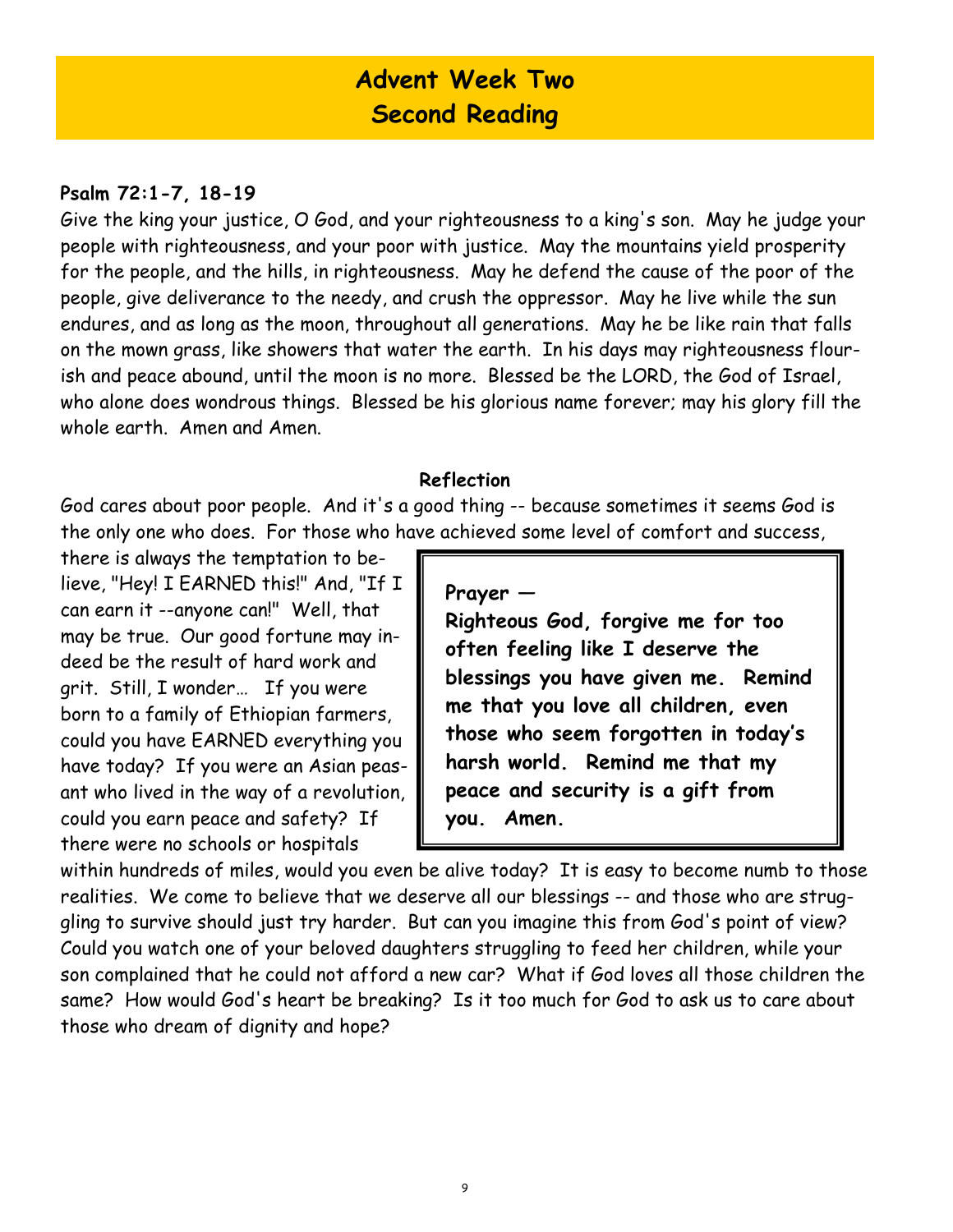# **Advent Week Two Third Reading**

#### **Romans 15:4-13**

For whatever was written in former days was written for our instruction, so that by steadfastness and by the encouragement of the scriptures we might have hope. May the God of steadfastness and encouragement grant you to live in harmony with one another, in accordance with Christ Jesus, that together you may with one voice glorify the God and Father of our Lord Jesus Christ. Welcome one another, therefore, just as Christ has welcomed you, for the glory of God. For I tell you that Christ has become a servant of the circumcised on behalf of the truth of God in order that he might confirm the promises given to the patriarchs, and in order that the Gentiles might glorify God for his mercy. As it is written, "Therefore I will confess you among the Gentiles, and sing praises to your name"; and again he says, "Rejoice, O Gentiles, with his people"; and again, "Praise the Lord, all you Gentiles, and let all the peoples praise him"; and again Isaiah says, "The root of Jesse shall come, the one who rises to rule the Gentiles; in him the Gentiles shall hope." May the God of hope fill you with all joy and peace in believing, so that you may abound in hope by the power of the Holy Spirit.

## **Reflection**

These are dangerous words: welcome one another as Christ has welcomed you. Forgive, and it will be forgiven you. Give and it will be given to you. Love as you have been loved. Once in a while we are privileged to meet someone who lives by that golden rule -- who gives with the same measure they have received from Christ. It seems to me that the folks who are best

at this are generally those who feel Christ's love in a fresh way. People who have recently found the power to get clean and sober are able to see hope for anyone. People who have recently been healed are quick to offer powerful words of healing. Those who have been alone a long time -- and have recently found a home for their souls -- are very, very good at inviting others to come home. In

## **Prayer —**

 **Loving Jesus, too often I forget how much you have loved me, and how much you have forgiven me. Remind me of the full extent of your love so I might offer your love to others. May I welcome them as you have welcomed me. Amen.** 

America, we tend to have very short memories. We believe we have always been here. Things have always been like this. Our culture grinds down our memories. Most of our families are newcomers. Most of us came without a prayer. We found our way in this land because people welcomed us... and we have forgotten all of that. God called His people to remember their roots. "My father was a wandering Aramean." So begins the Jewish credo. " We were strangers in a strange land -- slaves to Pharaoh -- but God brought us out to freedom." If only we could remember how our families were welcomed, our lives would be filled with gratitude and wonder. But be careful: for we might also be called to care for strangers -- just as others have cared for us.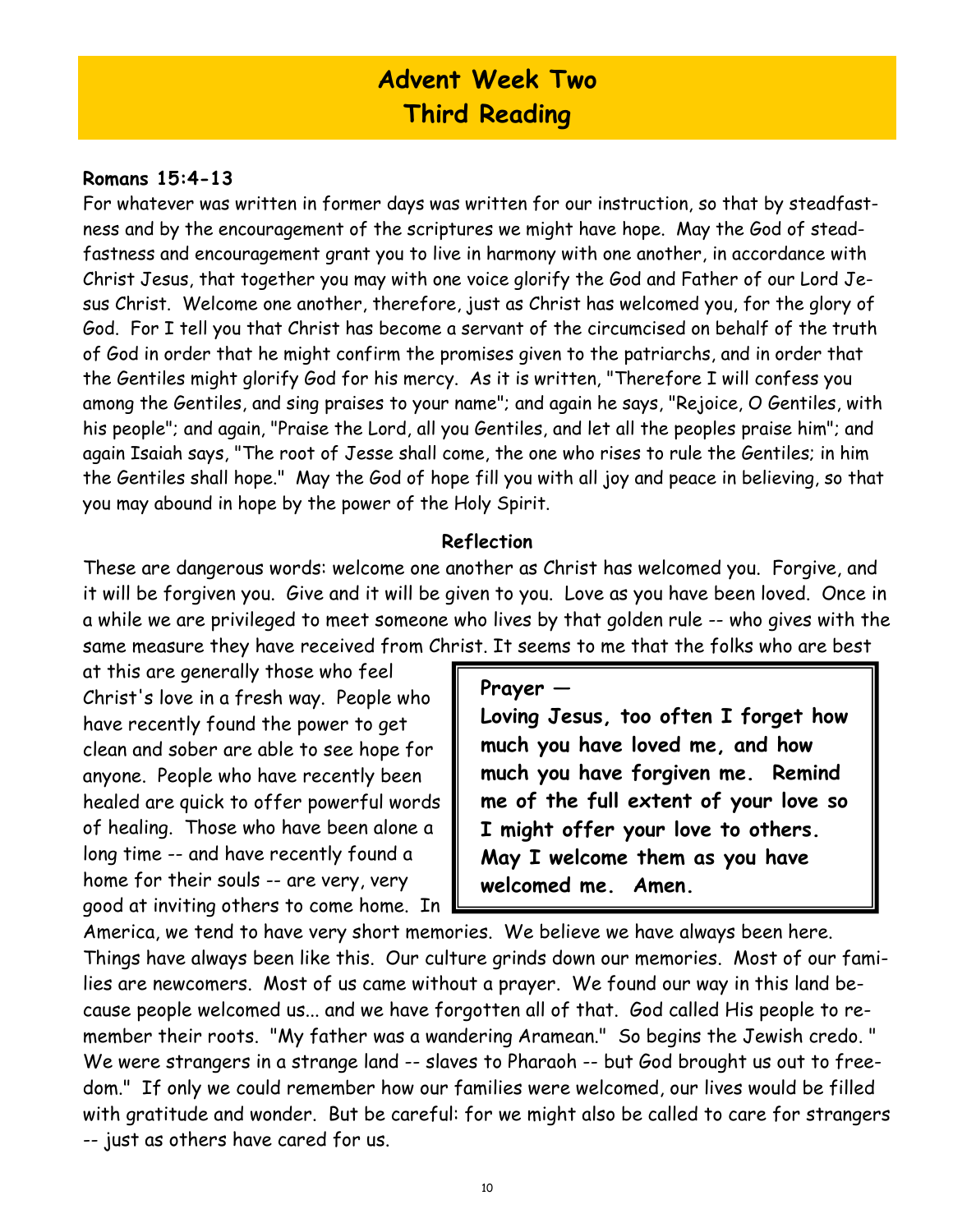# **Advent Week Two Fourth Reading**

#### **Matthew 3:1-12**

In those days John the Baptist appeared in the wilderness of Judea, proclaiming, "Repent, for the kingdom of heaven has come near." This is the one of whom the prophet Isaiah spoke when he said, "The voice of one crying out in the wilderness: 'Prepare the way of the Lord, make his paths straight.'" Now John wore clothing of camel's hair with a leather belt around his waist, and his food was locusts and wild honey. Then the people of Jerusalem and all Judea were going out to him, and all the region along the Jordan, and they were baptized by him in the river Jordan, confessing their sins. But when he saw many Pharisees and Sadducees coming for baptism, he said to them, "You brood of vipers! Who warned you to flee from the wrath to come? Bear fruit worthy of repentance. Do not presume to say to yourselves, 'We have Abraham as our ancestor'; for I tell you, God is able from these stones to raise up children to Abraham. Even now the ax is lying at the root of the trees; every tree therefore that does not bear good fruit is cut down and thrown into the fire. "I baptize you with water for repentance, but one who is more powerful than I is coming after me; I am not worthy to carry his sandals. He will baptize you with the Holy Spirit and fire. His winnowing fork is in his hand, and he will clear his threshing floor and will gather his wheat into the granary; but the chaff he will burn with unquenchable fire."

#### **Reflection**

John was outraged when people claimed that salvation was their birthright. "We're children of Abraham," they said. "Of COURSE we are God's chosen ones!" "Show me the fruit," John scoffed. What is the fruit of our prosperity? You would think that prosperity would make people generous,

wouldn't you? After all, those who have more than they need can surely share with those who have too little. God's abundant blessings should make it easier to give. Curiously, it seems that the opposite is true more often. The more people have, the more we need. The more we need, the less we can give. Time after time I have seen church budgets kept afloat by widows on pensions. Those with fivefigure incomes often cannot afford to tithe. Those with six-figure incomes cannot afford to give at all. The Pharisees were blessed as children of Abraham -- but that blessing made it difficult for them to accept or love anybody. If they had carried the

#### **Prayer —**

 **God of all creation, you have blessed us with great prosperity. We have become comfortable because of your good gifts. May I remember from where my comfort comes. Turn my heart and hands that I would be as generous with other as you have been with me. Amen.** 

day, you and I would still be outside their clubhouse. As Americans, we have been blessed more than any people on earth. We may even believe it is our birthright. But those blessings belong to God - not us. If God's blessings make us more gracious people, God will continue to pour out blessings. If, however, those blessings make it harder for us to care for the poor and oppressed, then God will not prolong those blessings forever. The axe may already be laid to the root of the tree. Do we really deserve to continue to be blessed -- more than any people on earth? Perhaps God is waiting to see if we can be generous -- or to welcome the strangers in our midst. If not, we deserve the same fate as the Pharisees who would gladly have turned us away. But if there is room in our hearts, perhaps there is still room for blessings to come.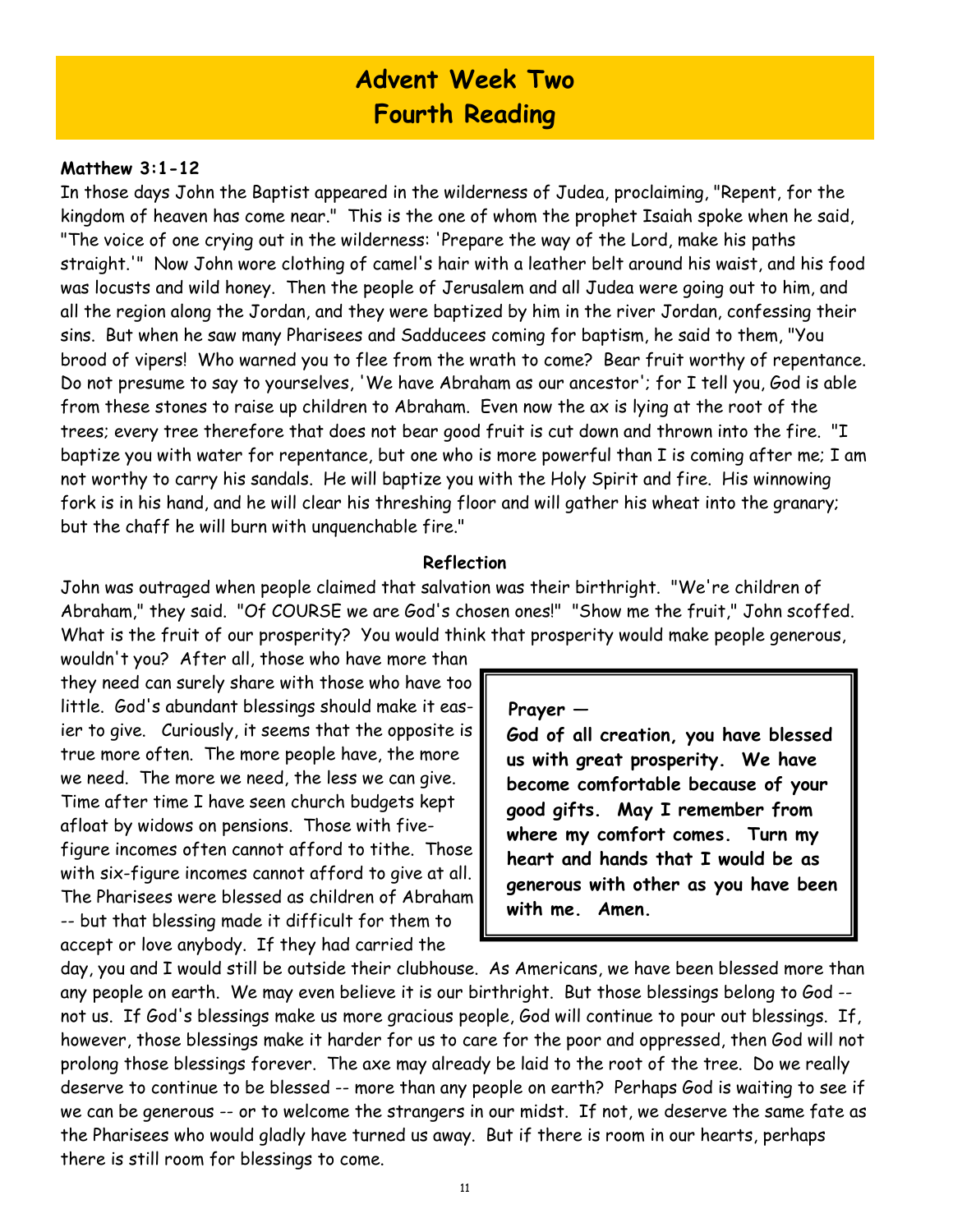# **Advent Week Three First Reading**

#### **Isaiah 35:1-10**

The wilderness and the dry land shall be glad, the desert shall rejoice and blossom; like the crocus it shall blossom abundantly, and rejoice with joy and singing. The glory of Lebanon shall be given to it, the majesty of Carmel and Sharon. They shall see the glory of the LORD, the majesty of our God. Strengthen the weak hands, and make firm the feeble knees. Say to those who are of a fearful heart, "Be strong, do not fear! Here is your God. He will come with vengeance, with terrible recompense. He will come and save you." Then the eyes of the blind shall be opened, and the ears of the deaf unstopped; then the lame shall leap like a deer, and the tongue of the speechless sing for joy. For waters shall break forth in the wilderness, and streams in the desert; the burning sand shall become a pool, and the thirsty ground springs of water; the haunt of jackals shall become a swamp, the grass shall become reeds and rushes. A highway shall be there, and it shall be called the Holy Way; the unclean shall not travel on it, but it shall be for God's people; no traveler, not even fools, shall go astray. No lion shall be there, nor shall any ravenous beast come up on it; they shall not be found there, but the redeemed shall walk there. And the ransomed of the LORD shall return, and come to Zion with singing; everlasting joy shall be upon their heads; they shall obtain joy and gladness, and sorrow and sighing shall flee away.

## **Reflection**

The ransomed shall return! God is opening a superhighway! It's time for the homecoming! We

might get the impression that the Babylonian captivity only lasted about a week and  $\|$  **proven**  $\|$ half. Truth is, it lasted a couple of generations – about seventy years. Think of that! Isaiah was calling people to come home -- people who had not been home in decades! In our nation, anything twenty years old is considered ancient history. Can you imagine how these people felt, when Babylon was the only home they had ever known? But God called their hearts to come home and promised to make a way.

 **Prayer —** 

 **Lord, we enjoy the fruit of this great land. You have given us this home. Thank you. Forgive me when I forget that this is a temporary home on land that you own. Show me the highway to Zion that I might return to you with everlasting joy. Amen.** 

They followed a vision of hope and peace -- but it was not always easy. After all that time, there were others who thought the holy land now belonged to them. They thought it was their birthright. They thought these Babylonian Jews were newcomers and immigrants. They fought them every step of the way -- but you cannot stop God's calling. You cannot stop the vision. In our own land, we are quick to point out that we have always been here. We own this land, and it is ours. Isaiah might warn us: ownership is temporary. The vision of peace and hope is eternal. Don't try to stop the vision.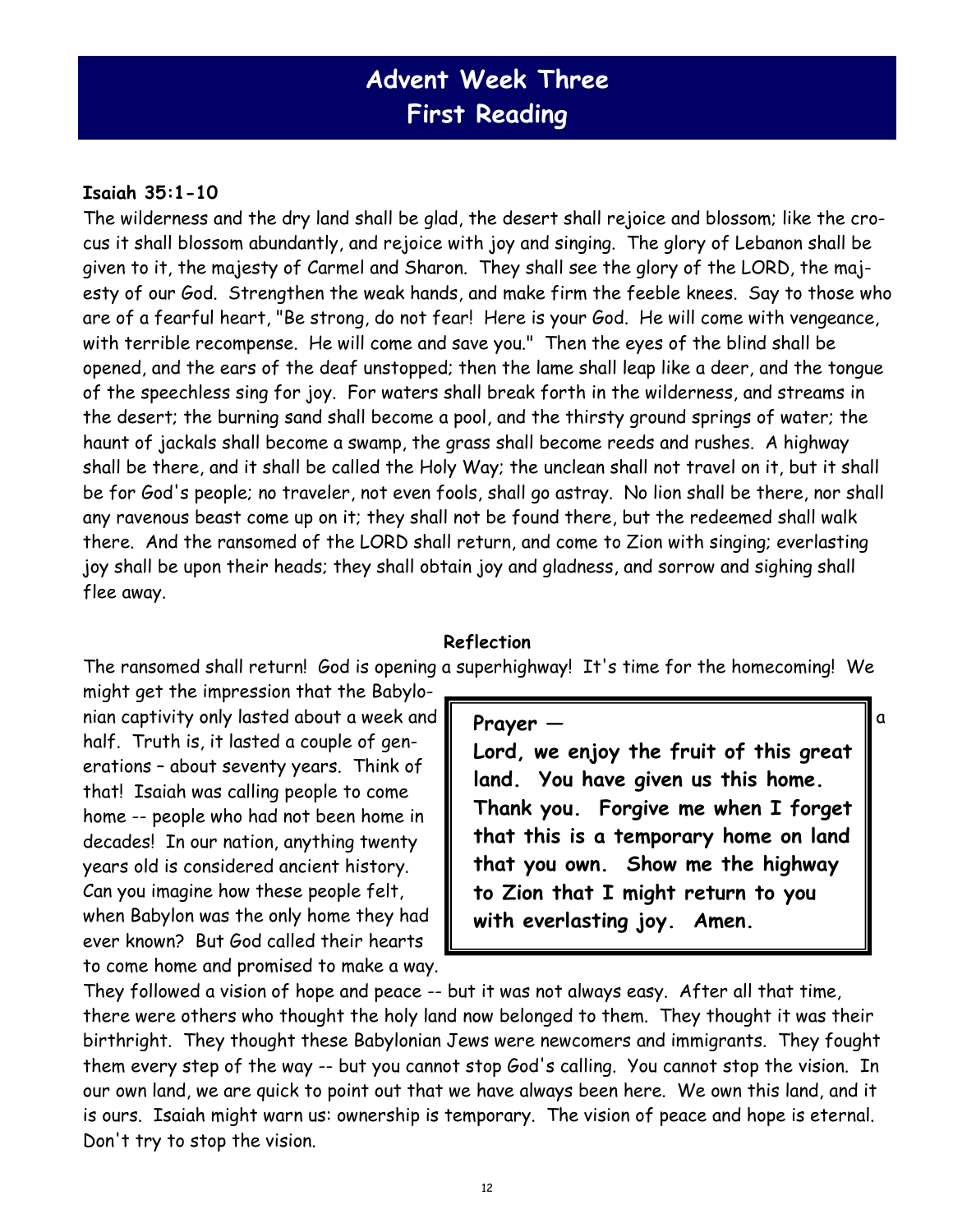## **Advent Week Three Second Reading**

## **Psalm 146:5-10**

Happy are those whose help is the God of Jacob, whose hope is in the LORD their God, who made heaven and earth, the sea, and all that is in them; who keeps faith forever; who executes justice for the oppressed; who gives food to the hungry. The LORD sets the prisoners free; the LORD opens the eyes of the blind. The LORD lifts up those who are bowed down; the LORD loves the righteous. The LORD watches over the strangers; he upholds the orphan and the widow, but the way of the wicked he brings to ruin. The LORD will reign forever, your God, O Zion, for all generations. Praise the LORD!

## **Reflection**

The Lord watches over the strangers. This psalm opens with visions of great power. The

creator of the earth, the sea, and all therein -- sounds like a full time job! What do you suppose a God of such great power would do after hanging the stars and setting the planets in motion? Here is the wonder of it all: God almighty has turned all that creative power toward the oppressed, the hungry, the prisoners, the blind, the crippled, the strangers, the orphans, and the widows. God cares for those who

 **Prayer —** 

 **God, I want to be on your side! I want to care for those who cannot care for themselves. Show me how to reach out to those who are forgotten. Help me to look after the strangers near me. God, I want to be on your side! Amen.** 

cannot care for themselves. Someone once asked Abraham Lincoln if he believed that God was on his side. Lincoln replied that he was more concerned with making certain that he was on God's side. Do you want to be certain that you are on God's side? Then care for those who cannot care for themselves. Reach out to those who have been forgotten. Give to those who cannot repay you. Look after the strangers in your midst. It is a curious thing: When you do these things, you find yourself more blessed than you ever dreamed possible. You cannot out-give God. Give away help, hope, and justice. Set prisoners free and feed the hungry. Show the strangers in your midst that you truly care. Then you will be one of happy ones, whose help is the God of Jacob.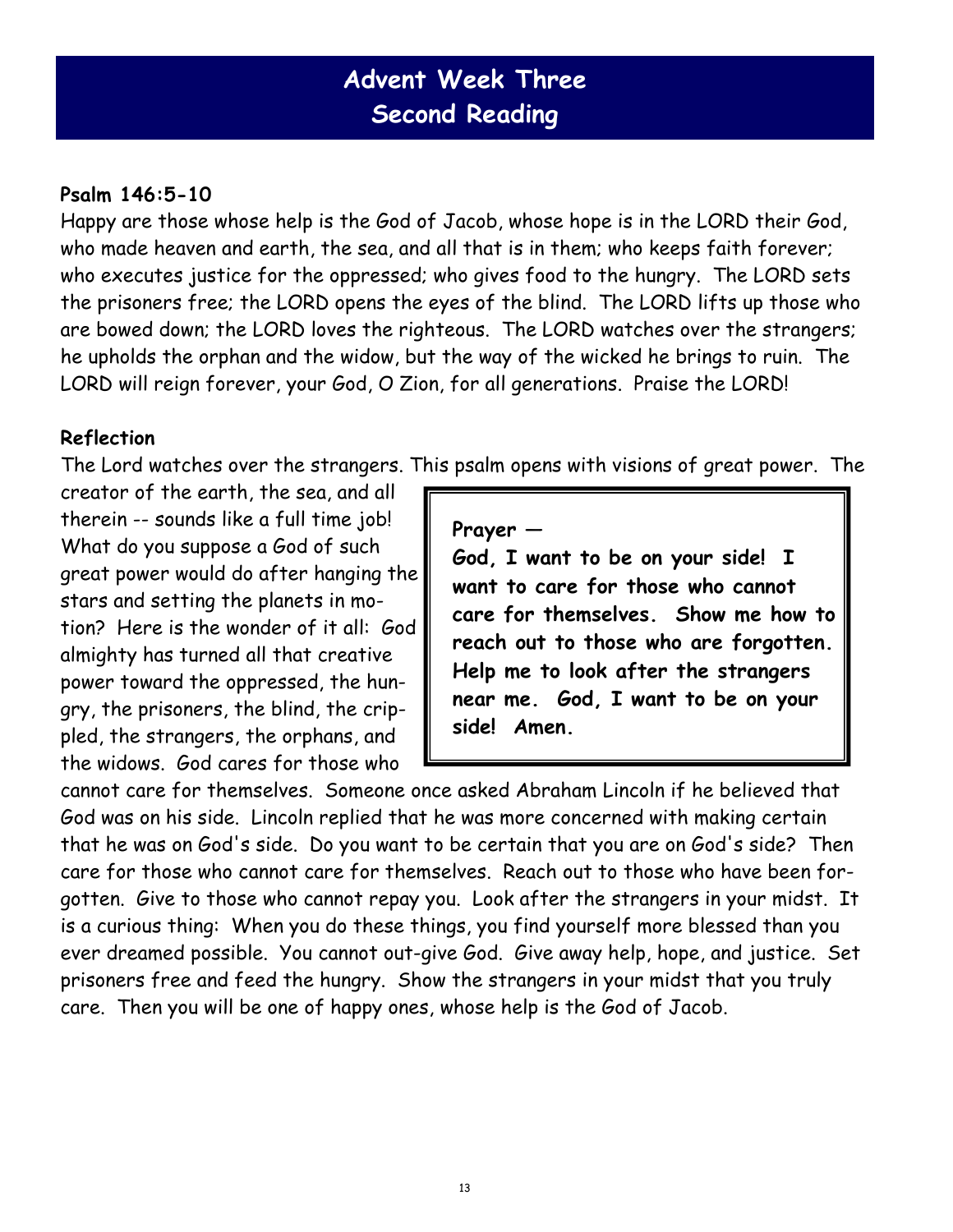# **Advent Week Three Third Reading**

## **Luke 1:46b-55**

My soul magnifies the Lord, and my spirit rejoices in God my Savior, for he has looked with favor on the lowliness of his servant. Surely, from now on all generations will call me blessed; for the Mighty One has done great things for me, and holy is his name. His mercy is for those who fear him from generation to generation. He has shown strength with his arm; he has scattered the proud in the thoughts of their hearts. He has brought down the powerful from their thrones, and lifted up the lowly; he has filled the hungry with good things, and sent the rich away empty. He has helped his servant Israel, in remembrance of his mercy, according to the promise he made to our ancestors, to Abraham and to his descendants forever."

## **Reflection**

This may well be the most revolutionary song ever written. It is a song of power -- from a powerless person. It came from the lips of a girl in a male-dominated world. It came from

the streets of a backwater town. Her nation was a pebble in the shoe of the greatest superpower in history. She did not even have anything to do with the birth of this child! But she knew the tide had turned. This Messiah was not being sent to the high and mighty -- but to a peasant child like her. He came without a man's permission. He came without the blessing of Rome. He came to afflict the comfortable and comfort the afflicted.

 **Prayer —** 

 **Lord, I wish I was a brave person, like Mary. She saw your revolutionary hand at work through her, and she still said "yes." Place me next to the uncomfortable, the afflicted. Send me to the least and the lowest. Amen.** 

He came to change everything. He came to care for those that the world did not recognize. He came to reach the homeless, the helpless, and the lost. How did she know all that? Because he came -- first of all -- to her. If you want to see the power of God in action, do not wait too long in the pews. Do not read too much theology. And above all, do not sit with those who are comfortable. Go the least and lowest. Tell them Mary sent you.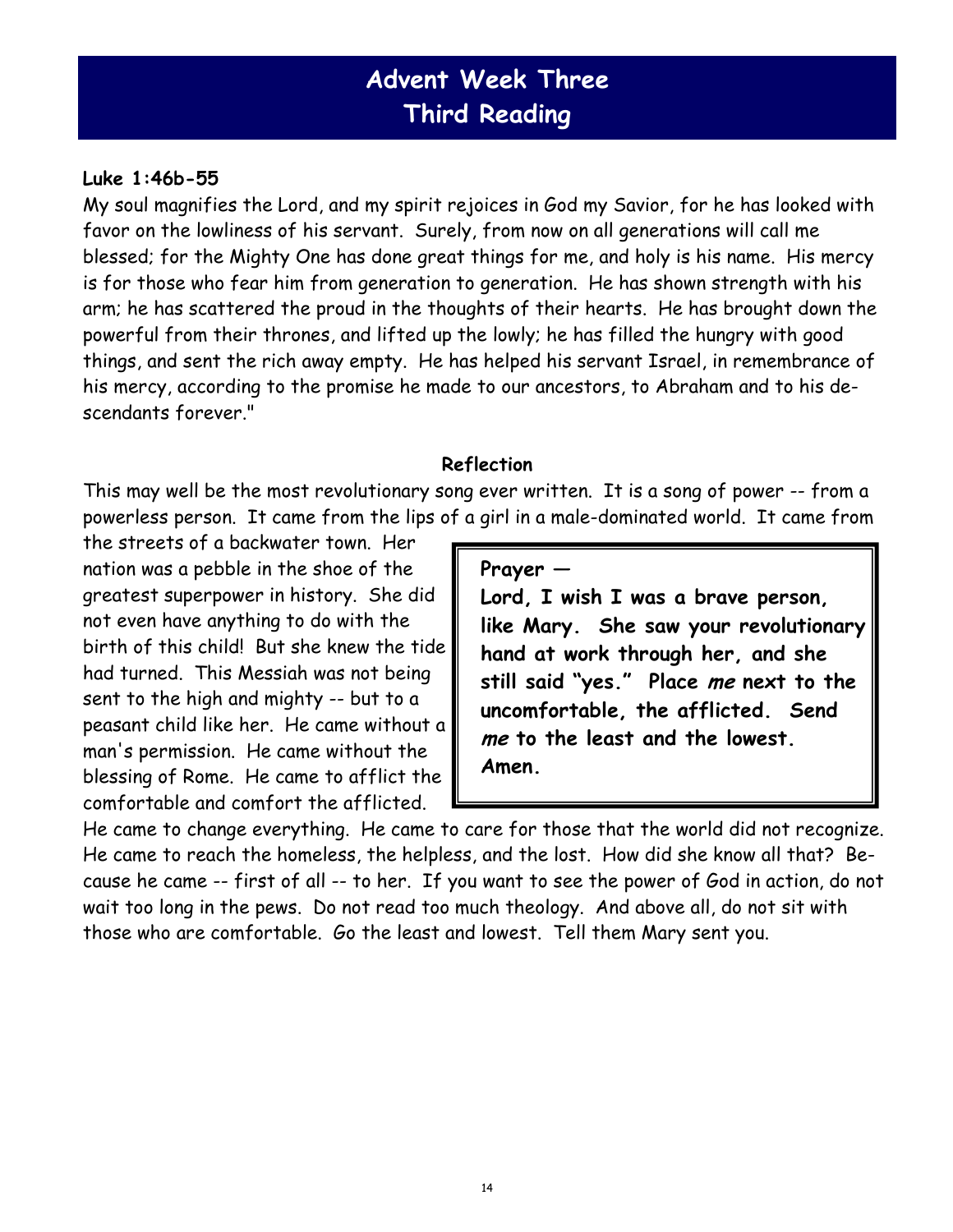# **Advent Week Three Fourth Reading**

## **James 5:7-10**

Be patient, therefore, beloved, until the coming of the Lord. The farmer waits for the precious crop from the earth, being patient with it until it receives the early and the late rains. You also must be patient. Strengthen your hearts, for the coming of the Lord is near. Beloved, do not grumble against one another, so that you may not be judged. See, the Judge is standing at the doors! As an example of suffering and patience, beloved, take the prophets who spoke in the name of the Lord.

## **Reflection**

The judge is standing at the door! What will he hear? I fear he may hear us grumbling against each other, like children who all claim the same portion of the sandbox.

It is not as if there is too little sand to share -- but no one had better try am from the South -- so I am never so crude as to simply complain about my brothers and sisters. First I say, "Bless his heart," and THEN I complain. How do you suppose God feels about us grumbling against others,

## **Prayer —**

to play in MY pile of sand! Of course,  $\|$  Lord, forgive me for being one of the  $\|$   $\|$  **Lord, forgive me for being one of the grumblers. Forgive me for caring more about what is "mine" rather than who I am with. Fill me with a generous spirit so that others always feel welcome near me. Amen.** 

when we are all his children? How do you suppose God feels when we value our corner of the sandbox more than the people in our midst? How do you suppose God feels when we label some of his children as "aliens," instead of guests?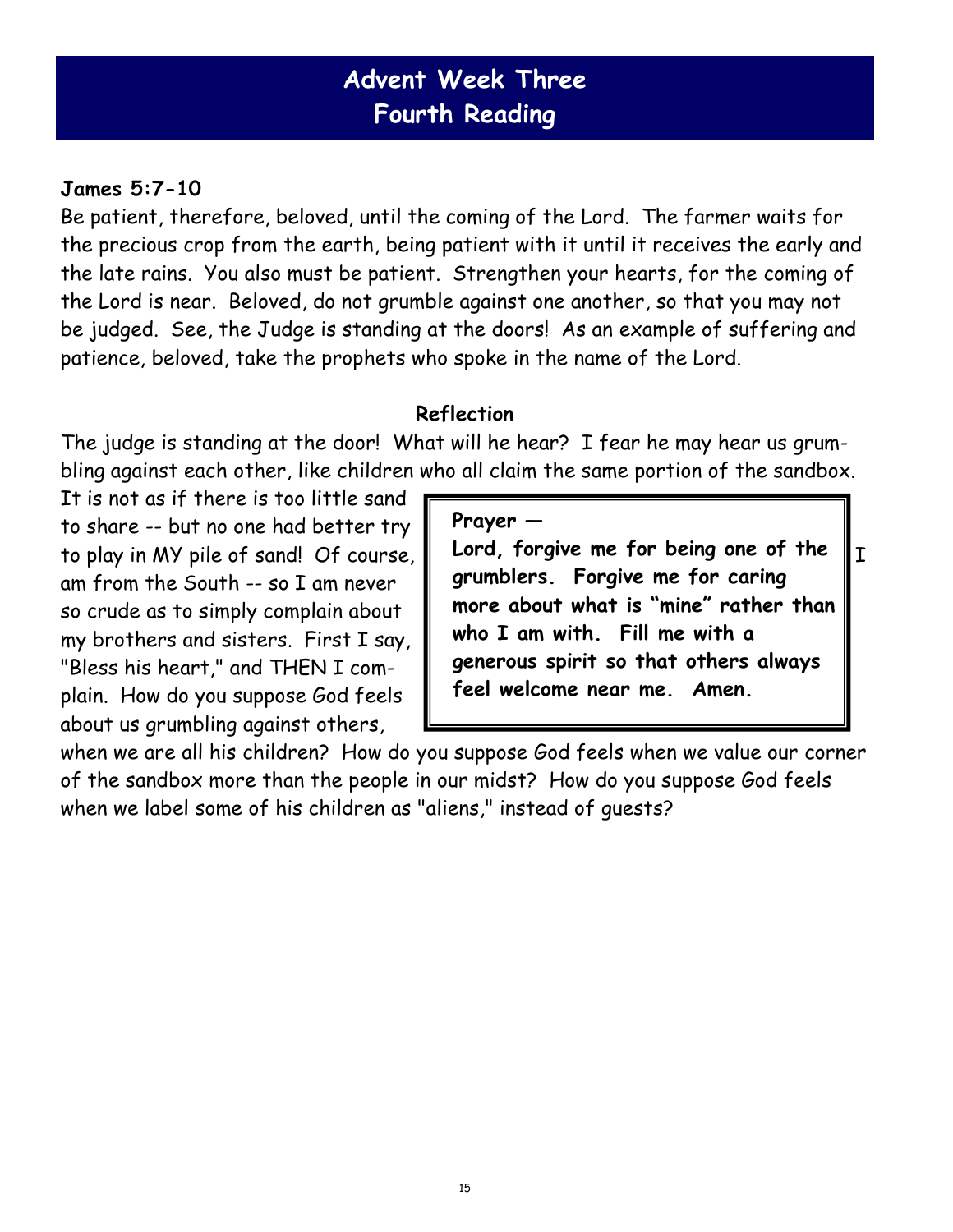# **Advent Week Four First Reading**

## **Matthew 11:2-11**

When John heard in prison what the Messiah was doing, he sent word by his disciples and said to him, "Are you the one who is to come, or are we to wait for another?" Jesus answered them, "Go and tell John what you hear and see: the blind receive their sight, the lame walk, the lepers are cleansed, the deaf hear, the dead are raised, and the poor have good news brought to them. And blessed is anyone who takes no offense at me." As they went away, Jesus began to speak to the crowds about John: "What did you go out into the wilderness to look at? A reed shaken by the wind? What then did you go out to see? Someone dressed in soft robes? Look, those who wear soft robes are in royal palaces. What then did you go out to see? A prophet? Yes, I tell you, and more than a prophet. This is the one about whom it is written, 'See, I am sending my messenger ahead of you, who will prepare your way before you.' Truly I tell you, among those born of women no one has arisen greater than John the Baptist; yet the least in the kingdom of heaven is greater than he.

#### **Reflection**

It's not that John didn't believe. It's just that he was expecting a few more explosions. He expected Jesus to be more of a firebrand than himself, raining down judgment on the world. Lord knows they deserved it! But here came Jesus talking about LOVE this, and

LOVE that, and good SAMARITANS, and caring for the lost SHEEP... Where was the judgment? What about the wrath of God? Walking on water was nice -- but how about a few lightning bolts? And now John was in prison -- a prelude to execution. He was about to be martyred, but for what? Where was the power of God he had been promised? Jesus said, "You want evidence? Go tell John what's happening here. We're caring for the poor and the outcast. We're

## **Prayer —**

 **Awesome God, show us your power through a transforming love. Show us your miracles as we reach out to the poor and needy in our community. Remind us, Lord, that the best evidence that you walk among us today is when a life is changed through our generous love. Amen.** 

healing them and welcoming them home. You can't get a bigger miracle than that." If John was looking for evidence of the Kingdom of God today, would he find it in the Church? (In fact, that's a sneaky way of asking: would he see it in you?) What would you say if a skeptic asked you for evidence? Well, it's hard to do better than Jesus. Tell them we are caring for the poor. Tell them the outcasts are being welcomed home. Tell them about the miracles -- and tell them how God is using you to reach the strangers in your midst.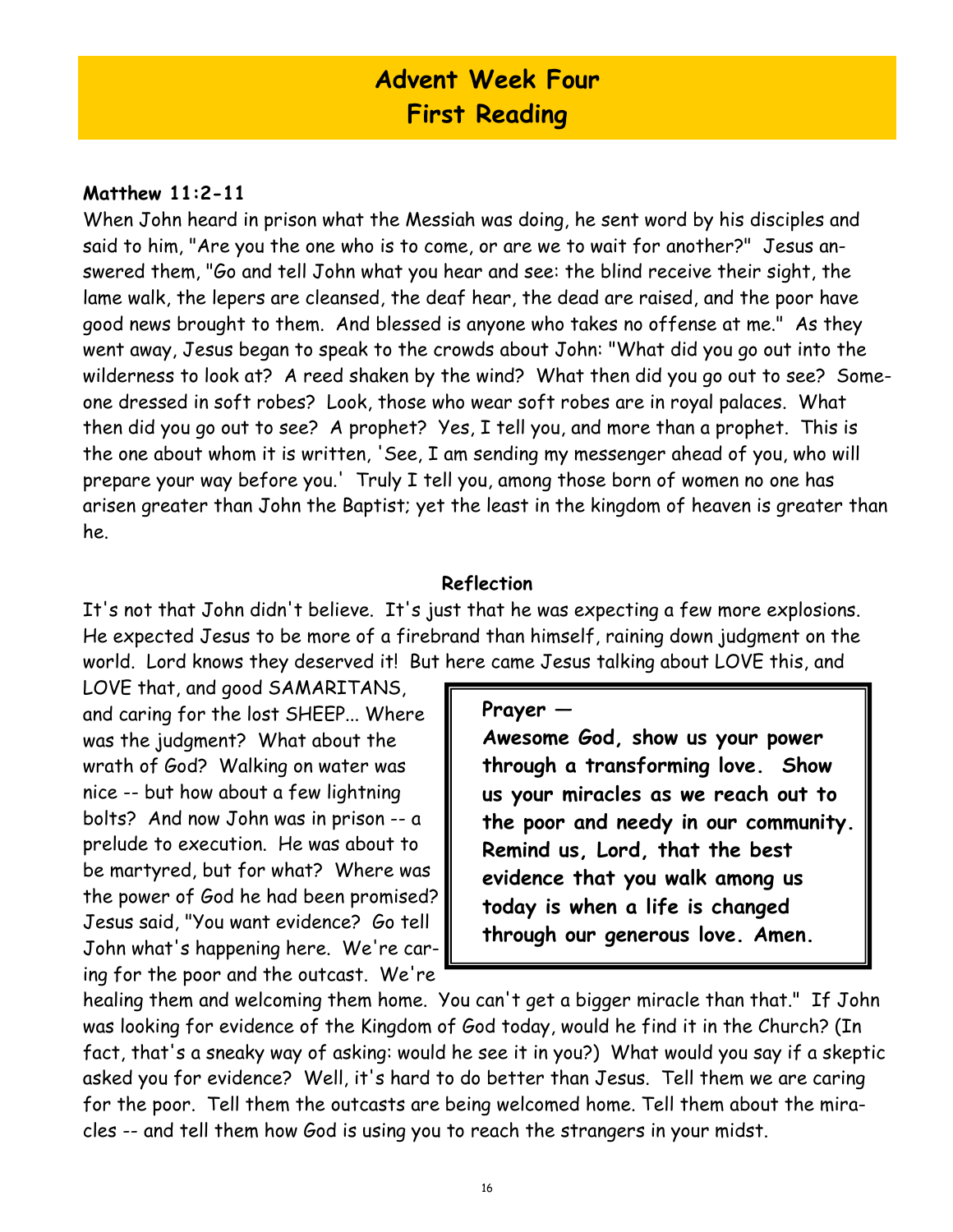## **Advent Week Four Second Reading**

## **Isaiah 7:10-16**

Again the LORD spoke to Ahaz, saying, "Ask a sign of the LORD your God; let it be deep as Sheol or high as heaven." But Ahaz said, I will not ask, and I will not put the LORD to the test. Then Isaiah said: "Hear then, O house of David! Is it too little for you to weary mortals, that you weary my God also? Therefore the Lord himself will give you a sign. Look, the young woman is with child and shall bear a son, and shall name him Immanuel. He shall eat curds and honey by the time he knows how to refuse the evil and choose the good. For before the child knows how to refuse the evil and choose the good, the land before whose two kings you are in dread will be deserted.

## **Reflection**

"Ask for a sign! Make it a big one! C'mon! I Dare you!" "Oh no," said the king, "I could never put God to the test." Really? Like the king, we all put God to the test on a daily basis... we just do not admit it to God. All of our anxiety, worry, and stress

are evidence that we do not trust God. We have to handle all of this ourselves. It is clearly too big to trust to God. Really? "I'll tell you what," said Isaiah. " Watch the baby. God has it all worked out -- and the baby is the proof. The king thinks he is in charge. The armies think they are powerful. Want to see real

## **Prayer —**

 **Lord, I guess you already sent us a sign. Maybe we missed it. Have mercy on us and call us back for a second look at the baby. Grant us the courage and wisdom to place our hope in the baby. Amen.** 

power? Watch the baby." Our faith is built on the shoulders of a homeless child born to immigrants in a barn. Do you want to see who is in charge of our tomorrows? Don't go to congress. Don't bother to worry or stress. Go watch an immigrant baby in a homeless shelter. Hope is growing. Hope is growing.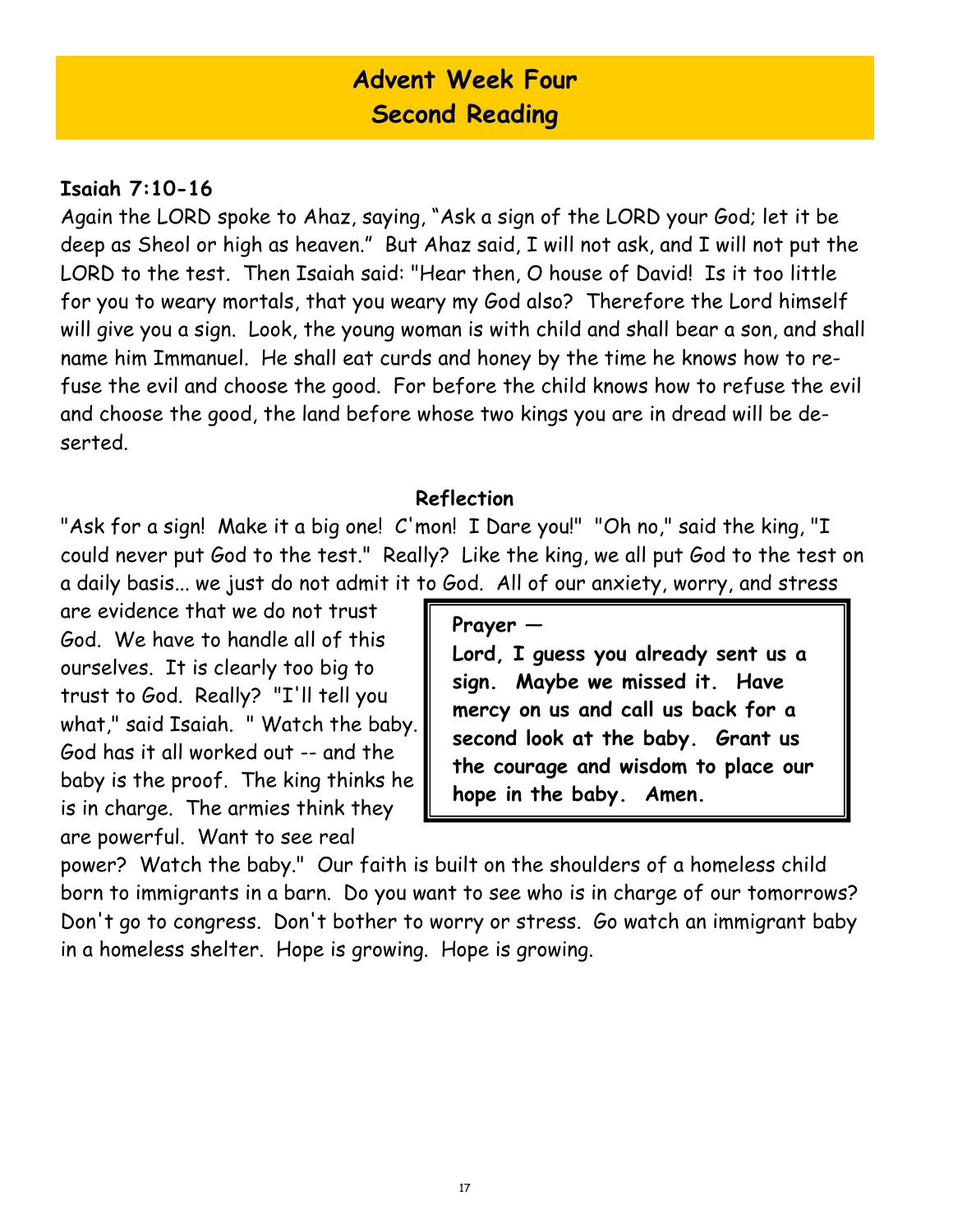# **Advent Week Four Third Reading**

## **Romans 1:1-7**

Paul, a servant of Jesus Christ, called to be an apostle, set apart for the gospel of God, which he promised beforehand through his prophets in the holy scriptures, the gospel concerning his Son, who was descended from David according to the flesh and was declared to be Son of God with power according to the spirit of holiness by resurrection from the dead, Jesus Christ our Lord, through whom we have received grace and apostleship to bring about the obedience of faith among all the Gentiles for the sake of his name, including yourselves who are called to belong to Jesus Christ. To all God's beloved in Rome, who are called to be saints: Grace to you and peace from God our Father and the Lord Jesus Christ.

## **Reflection**

Paul -- who had once considered it his mission to destroy the Church -- now considered himself the apostle to the Gentiles. This could not have been easy for him. He

was, in his own words, a Pharisee of Pharisees. He had been taught all his life that Gentiles were dirty, crude, and barely human. But he found that the love of Jesus erased all boundaries. By the grace of God he was sent to the people he once despised. Nor did he sit with arms folded, waiting for them to seek him out. He built relationships. He got to know them one soul at a time. He

## **Prayer —**

 **Lord Jesus, your love for me is overwhelming and transforming. Thank you for your steadfast and sure love. Use me as your instrument of love, so others will feel welcomed and enjoy your transforming love, too! Amen.** 

came to know them as brothers and sisters. If God can do that with Paul, he can do it with anyone. Where do you suppose God might send you? What walls might you pull down? Where might you go? Anything is possible when Jesus calls you to follow.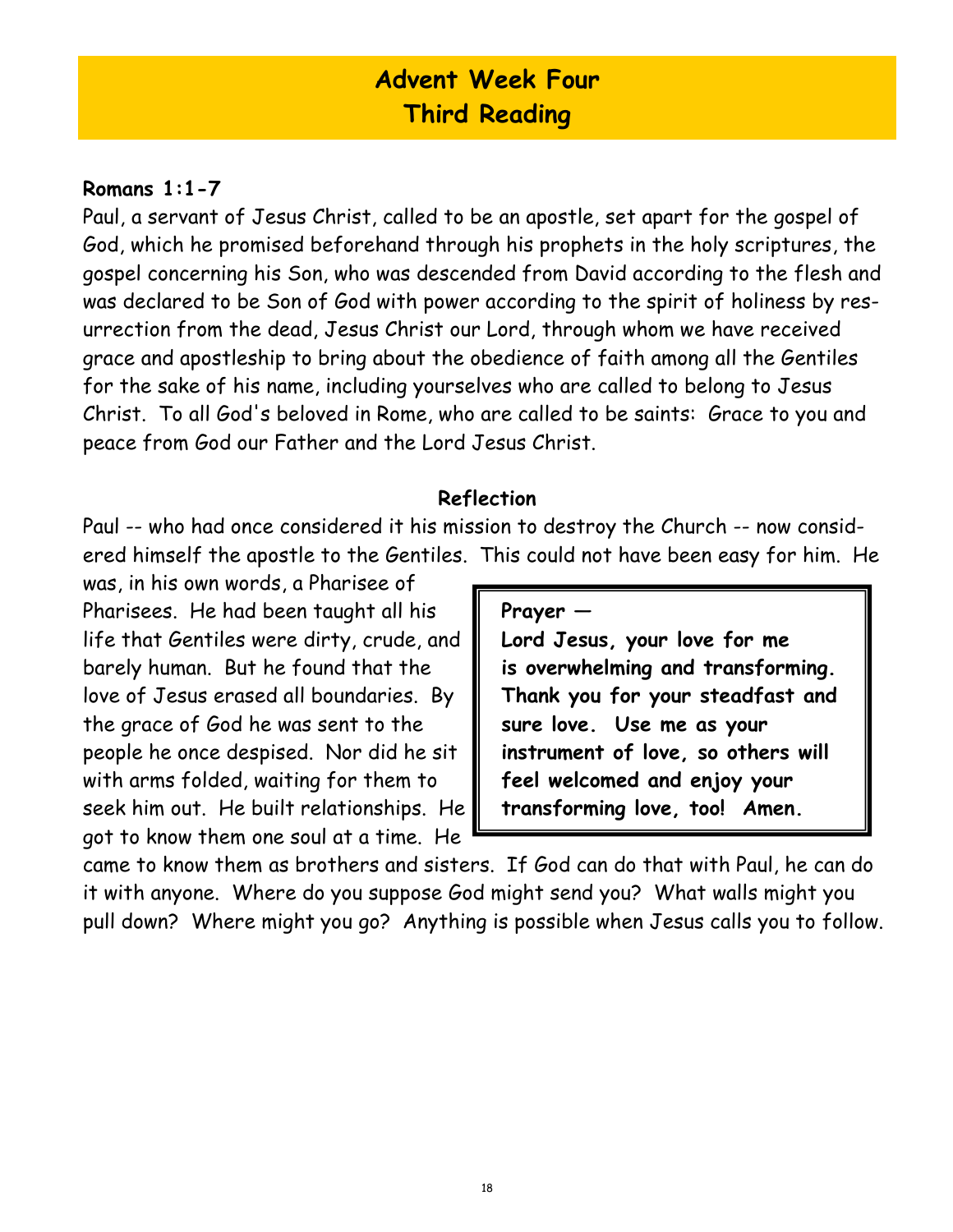# **Advent Week Four Fourth Reading**

## **Matthew 1:18-25**

Now the birth of Jesus the Messiah took place in this way. When his mother Mary had been engaged to Joseph, but before they lived together, she was found to be with child from the Holy Spirit. Her husband Joseph, being a righteous man and unwilling to expose her to public disgrace, planned to dismiss her quietly. But just when he had resolved to do this, an angel of the Lord appeared to him in a dream and said, "Joseph, son of David, do not be afraid to take Mary as your wife, for the child conceived in her is from the Holy Spirit. She will bear a son, and you are to name him Jesus, for he will save his people from their sins." All this took place to fulfill what had been spoken by the Lord through the prophet: "Look, the virgin shall conceive and bear a son, and they shall name him Emmanuel," which means, "God is with us." When Joseph awoke from sleep, he did as the angel of the Lord commanded him; he took her as his wife, but had no marital relations with her until she had borne a son; and he named him Jesus.

In the earliest days of the Church, preachers did not find it difficult to persuade folks that Jesus was divine. The ancient world was full of tales about gods walking among us. The sticking point was this idea that Jesus was also human. How can that be? A God who comes as a real baby -- with real bodily functions? A God who eats, drinks, weeps, and gets angry? A God who dies? A God like us? Yes, said the Church, a God like us. In fact, this God is like the very least among us. This God is one of the lonely, the outcast, the poor, and the oppressed. If he was not one of us, he could not save us from our

## **Reflection**

 **Prayer —** 

 **Jesus of Nazareth, you walked Among us and showed us the way. You taught us how to live and how to die. You taught us how to love. You were a stranger among us, yet you loved us the most! You were one of the lonely outcasts. You were among the poor. You were oppressed, even to your death. Show me your way even today. Show me how to love your way. I want to follow you, Lord. Amen.** 

sins. He could not save us from ourselves. This God walks with us. This God could be around the next corner. This God is a stranger who is always in our midst. And this God calls us to see the reflection of the Divine in every stranger we meet.